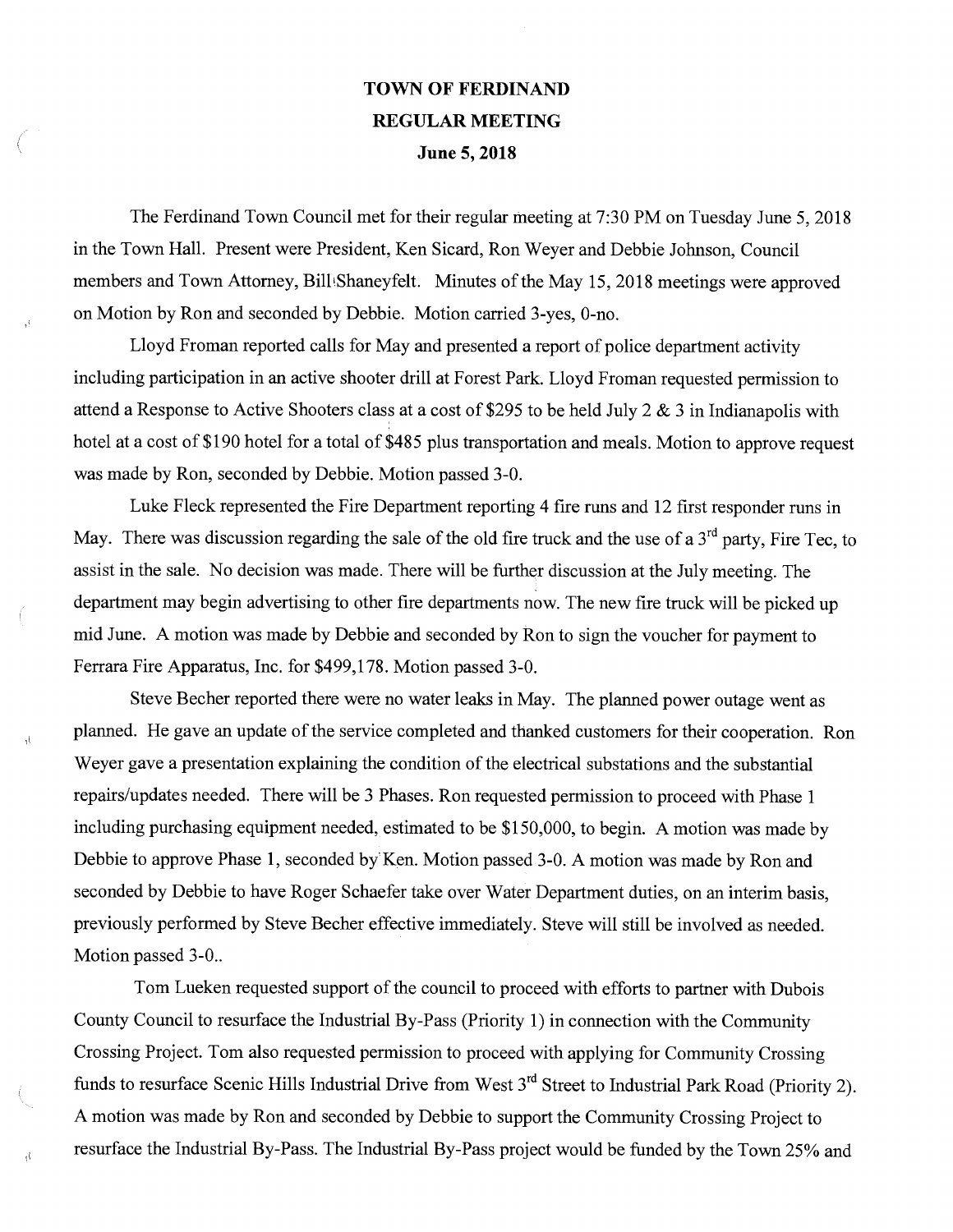the Community Crossing Grant 75%. The motion passed 3-0. Tom also gave an update of the street department.

Roger Schaefer gave a report of the wastewater department. He stated the renewal of bio-solids permit with IDEM is coming up. He requested permission to use Midwest Engineering for a cost not to exceed \$2,500 to start the permit process. Ron made a motion to approve the request, Debbie seconded. Motion passed 3-0. Roger presented information related to the Blackfoot Landfill.

Matt Weyer, Park Board President, gave a park update. He thanked Tom for completing the installation of the musical instruments at the  $18<sup>th</sup>$  Street Park. The "poured in place" resurfacing is being completed at the  $5<sup>th</sup>$  Street Park.

Chris James gave an update of Park and Rec. program being conducted by Kendra Schipp and Taylor Bayer. The program is running well. He gave an update of the Folk Fest and expressed gratitude to the major sponsors: Best Home Furnishings, Masterbrand and Nextera. The Dubois County Leadership Academy will have their final session in July with graduation in August. The Mobel building of approximately 120,000 SF is being sold to AT Transportation to be used for warehousing and storage. The new owner may request tax abatement.

Ken reported Brian Dale has resigned from the Economic Development Commission and Cory Schneiders will be leaving the Planning Commission.

Roger reported on the phosphorus project. He distributed a handout. The computer software has been installed. There are still outstanding items on the punch list.

Tom Lueken gave an update of the W.  $23<sup>rd</sup>$  St. Project. He is making neighbors aware of the project.

Schaefer and Becher gave an update of the utilities for the Sisters Project. James reported the Rickelman fence construction will be completed tomorrow.

Tom reported there is no change with the Senior Citizen's door installation.

Å.

Leon Weyer gave a presentation showing the Veteran's Memorial constructed on the north side of Ferdinand near Pine Drive. The memorial honors Veterans for their dedicated service to our country. Leon and the Ferdinand Legion coordinated the project and will be soliciting additional donations. There was discussion about future improvements to be made at the site with an anticipated completion date of Memorial Day 2019. Ken asked the Town be kept informed of the future improvements and what will be requested from the town related to ADA curbs, utilities, maintenance of flags and mowing.

Mike Steffe reported on the Walk Audit done on May 18 conducted with a CDC Grant. 23 people participated in the walk. He made suggestions for sidewalks throughout the town including connecting the residents to the north side businesses. Other suggestions included Vienna Drive and